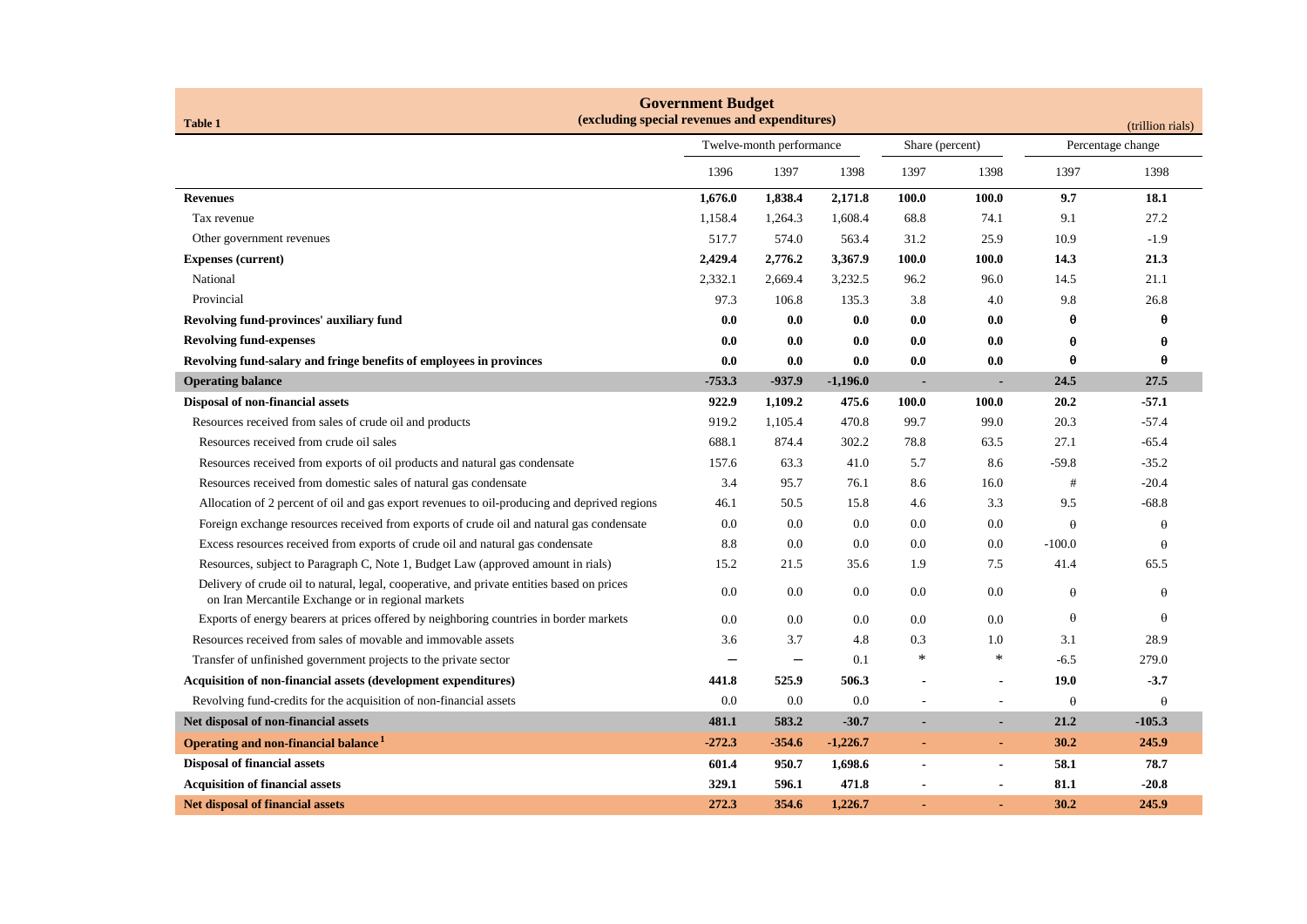| <b>Revenues to expenses</b>                                                                                        | 69.0   | 66.2    | 64.5    |
|--------------------------------------------------------------------------------------------------------------------|--------|---------|---------|
| Tax revenue to expenses                                                                                            | 47.7   | 45.5    | 47.8    |
| Other government revenues to expenses                                                                              | 21.3   | 20.7    | 16.7    |
| Sum of revenues and disposal of non-financial assets to<br>sum of expenses and acquisition of non-financial assets | 90.5   | 89.3    | 68.3    |
| Tax revenue to sum of expenses and acquisition of non-financial assets                                             | 40.3   | 38.3    | 41.5    |
| Other government revenues to sum of expenses and acquisition of non-financial assets                               | 18.0   | 17.4    | 14.5    |
| Crude oil sales to sum of expenses and acquisition of non-financial assets                                         | 24.0   | 26.5    | 7.8     |
| Operating and non-financial balance to sum of expenses and acquisition of non-financial assets                     | $-9.5$ | $-10.7$ | $-31.7$ |
| Acquisition of non-financial assets to crude oil sales                                                             | 64.2   | 60.2    | 167.5   |
| Acquisition of non-financial assets to expenses                                                                    | 18.2   | 18.9    | 15.0    |

Source: Treasury General, Ministry of Economic Affairs and Finance

<sup>1</sup> It is the sum of the operating balance and the net disposal of non-financial assets.

 $\theta$  Calculation of percentage change is not possible.

 **#** More than 1000 percent increase.

Figure is not a significant decimal fraction.

─ Negligible fraction.